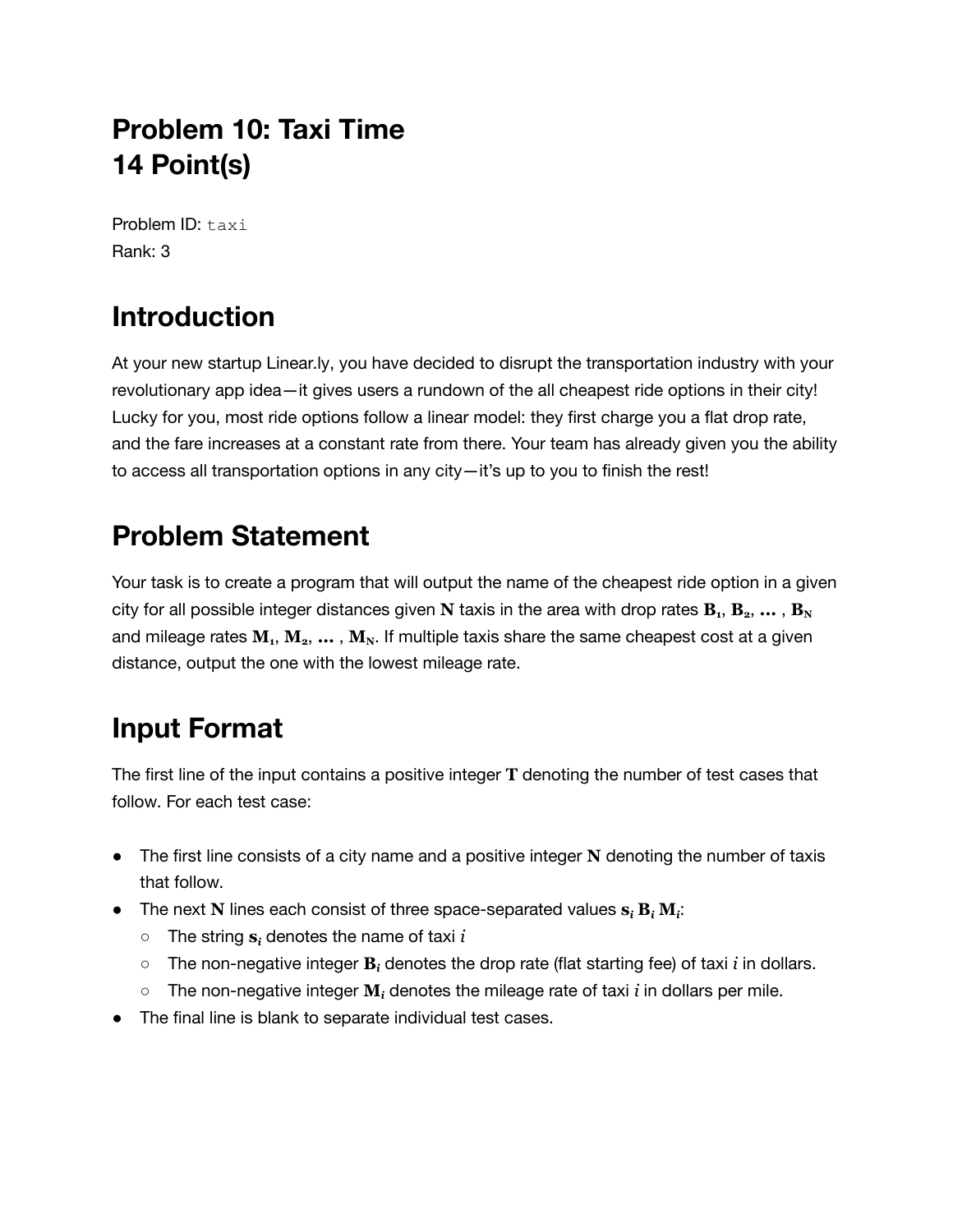### **Output Format**

For each test case, your program should output the cheapest ride option in a given city for all possible distances in the following format:

```
<CITY NAME>:
<DISTANCE RANGE>: <NAME>
<DISTANCE RANGE>: <NAME>
\langle \ldots \rangle<DISTANCE>+: <NAME>
```
- Each distance range should consist of non-negative integer mile distances for which a given ride option is the cheapest. The ranges may consist of the following:
	- A distance range consisting of two mile distances separated by a dash –, representing the minimum and maximum distances  $X_1 X_2$  for which a given listing is the cheapest option.
	- $\circ$  A single distance value **X**, for which a given listing is the cheapest option.
	- An open-ended distance range consisting of a single distance value **X** followed by a plus symbol +, representing all values above a minimum distance for which a given listing is the cheapest option.

## **Problem Constraints**

 $1 ≤ T ≤ 10<sup>3</sup>$ 

 $1 ≤ N ≤ 100$ 

 $1 \leq B_{1..N}, M_{1..N} \leq 10^4$ 

 $0 \leq \mathbf{X}_i \leq 10^6$  for all *i* 

All names will be non-empty.

The length of all names will not exceed 100.

All names will only consist of lowercase letters, numbers, and underscores.

All ride options will have different names.

No two taxis will share the same drop rate and mileage rate.